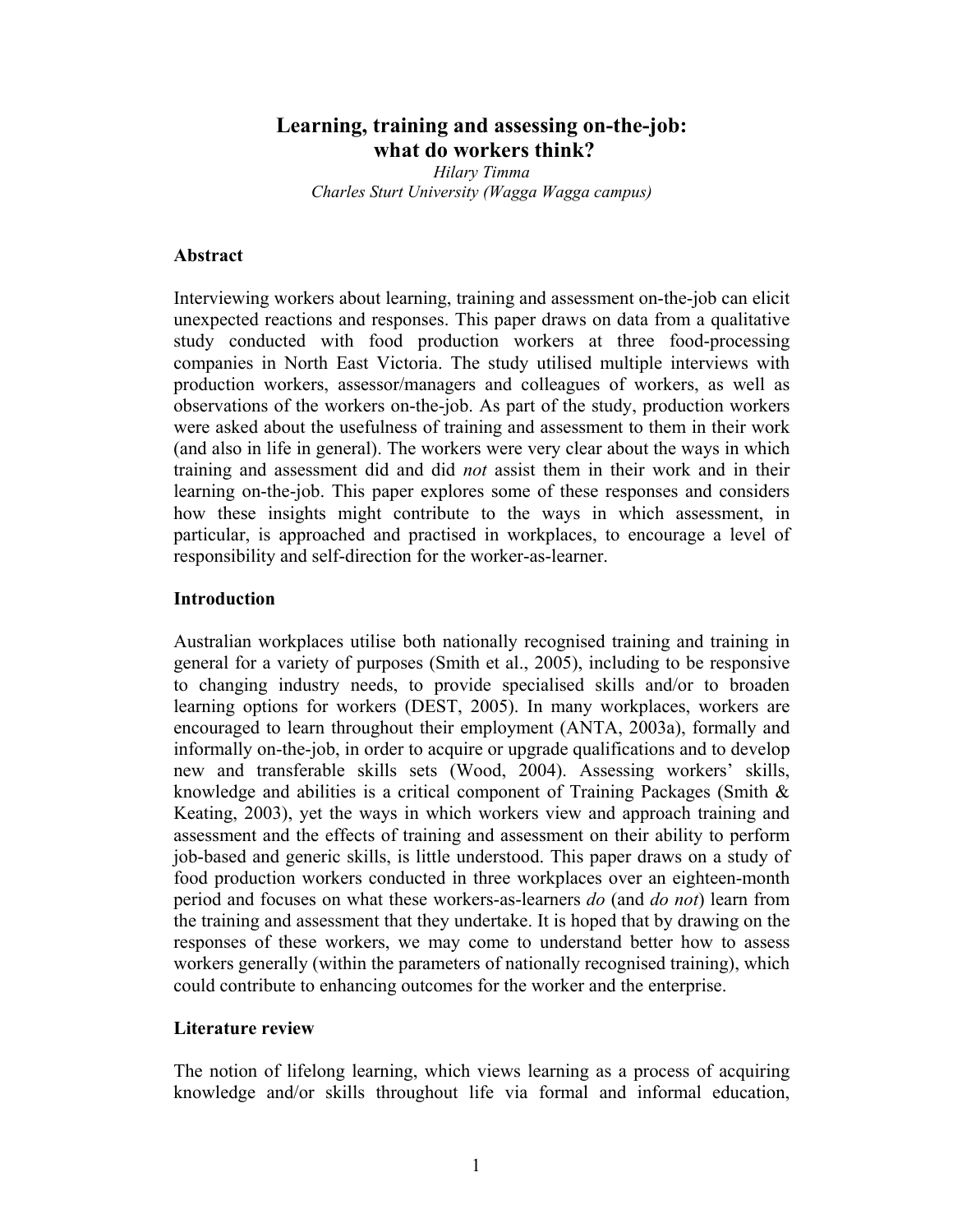training, work and general life experience (OECD, 1996; Kearns et al., 1999; Field, 2006), also implies that workers will assume a level of responsibility for their own learning. Workers are encouraged to continually develop and transform their skills (Billett & Pavlova, 2005) and to obtain nationally recognised qualifications to enhance their employability. The need for continuous learning and encouragement to learn is increasing, as workers are being asked to maintain the currency and quality of their vocational skills (Billett, 2001), using a combination of learning on-the-job and formal study (NCVER, 2003). Approaches to competency-based training (CBT) and assessment increasingly require a level of self-direction (Knowles et al., 2005; Field, 2006) and individual learner responsibility (Maclaren & Marshall, 1998); and, whilst workers are expected more and more to self-manage their own learning (Candy, 1991; Mackeracher, 2004), they also require support from the enterprise, to take responsibility for their own learning (ANTA, 1997; Field, 2006). Knowles et al. (2005) recognise that self-direction does not imply learning in isolation; rather, it is social in nature, as it usually takes place in association with others, such as teachers, mentors and peers. In a collaborative environment, workers can learn from one another, assist one another in their understanding and also direct their own learning to meet personal goals (see, for example, Lave, 1990; Maehl, 2000; Morris & Beckett, 2004).

Within the Australian vocational education and training (VET) sector, competency-based Training Packages (currently developed by ten Industry Skills Councils) provide a set of nationally endorsed standards and qualifications for recognising and assessing workers' skills (Smith & Keating, 2003). Assessment is viewed as a pivotal component of all Training Packages and the National Strategy for VET 2004-2010 (ANTA, 2003b) emphasises a client-driven culture to meet the particular needs of employers and individuals. However, whilst worker responsibility for learning and gathering evidence of competence is encouraged, it does not occur simply by saying so. It is the concomitant responsibility of organisations to provide support for workers-as-learners, to assist in developing confidence and independent learning skills (Billett, 2001), so workers can assume a level of responsibility for their own learning and assessment needs. Specific learner support investigated by Eraut et al. (1998) included:

- The use of rotations and shadowing, where the learner worked alongside a practitioner for an extended period, before taking over the job;
- The use of designated 'experts', where learners, as part of the socialisation process, established who the experts were and how to utilise them; and
- Ongoing consultation and observation, which entailed seeking another perspective on a problem, from a colleague.

Whilst these practices relate to informal learning on-the-job (Eraut et al., 1998) they also have applications for accredited workplace training and assessment. Within similar supportive environments, individuals can be encouraged to develop self-determination (Field, 2006) and also be challenged to move to higher levels (Maehl, 2000).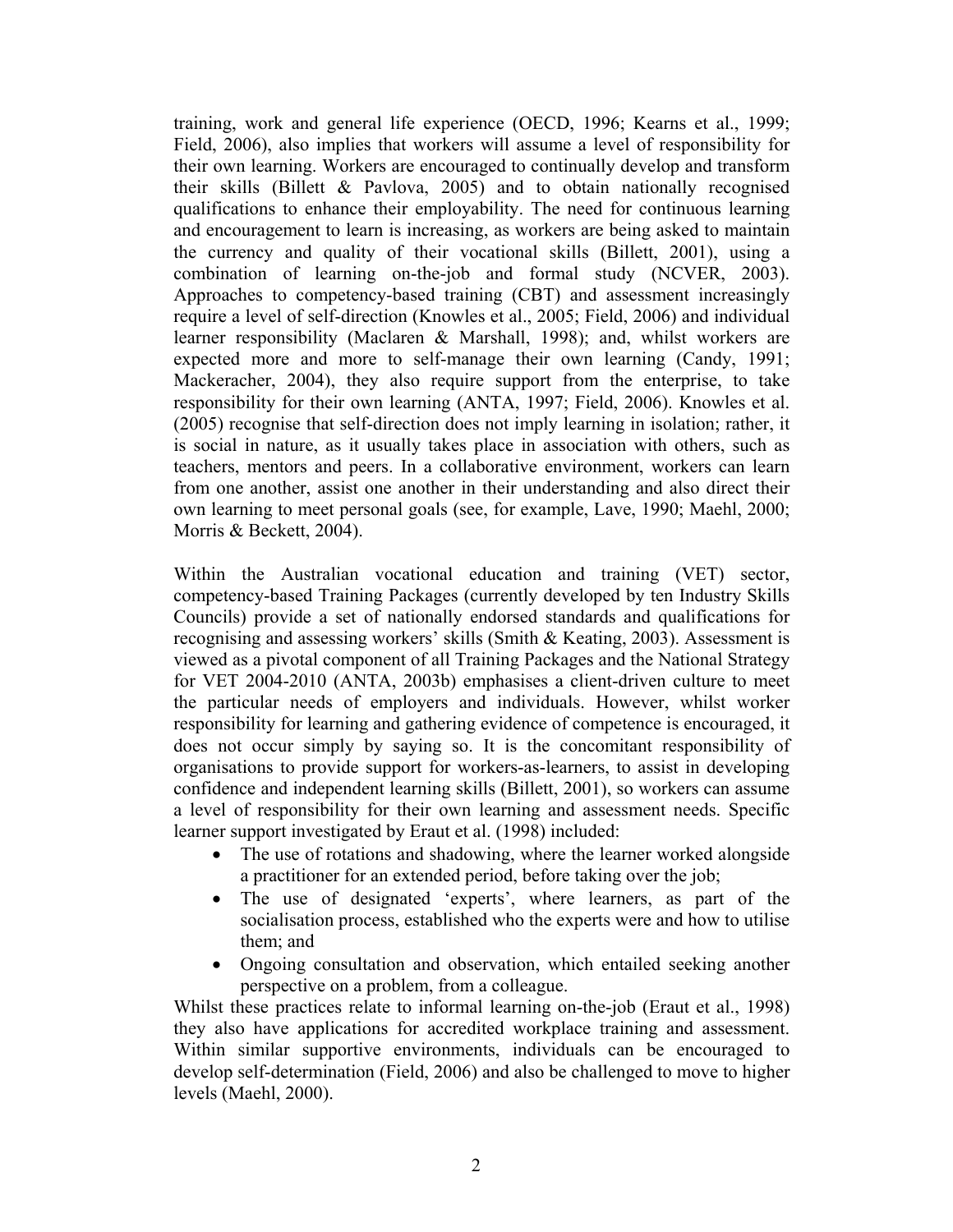In a report commissioned by ANTA (1997), the type of support considered most valuable by workplace learners was educational support, including: receiving feedback about progress; coaching, mentoring and individual follow-up; individual learning assessments; planning and preparation involving the supervisor; and, being involved in managing the learning. Furthermore, in a study of fully on-the-job training, flexibility in the pace of on-the-job training to suit individual learner needs was highly regarded by learners (and trainers) and had the capacity to develop their independence and self-direction (Wood, 2004). It is evident that developing autonomy and responsibility for learning and assessment, an initiative of lifelong learning, must be coupled with learner support, so that they are willing to take responsibility for their learning, rather than having it thrust upon them. Within the parameters of their own unique requirements, workplaces must initiate processes for learners to develop autonomy, while also meeting nationally recognised training and assessment imperatives.

This paper focuses on the notion that workers are not merely objects of the assessment, but are active participants in the process and can be encouraged to develop a level of autonomy for their own learning and assessment within a socially constructed, supportive environment (Lave, 1990; Billett, 2001). Workers actively construct knowledge from the work they do and from the interactions they have with one another and they also take these ways of knowing to training and assessment activities. Consequently, sustained and appropriate support also has the capacity to bring to visibility worker confidence and independent learning skills. To follow is a brief description of the methodology used in the study, which precedes a discussion of responses from workers regarding the ways in which training and assessment practices do (and do not) assist them in their work. The discussion will be used as a basis for suggesting wider implications that the findings may have for workplace learning and assessment practices.

# **Research methodology**

A qualitative ethnographic study (Hammersley & Atkinson, 1990; Wolcott, 1998) was conducted between 2001 – 2003 at three food production companies in regional Victoria – a dairy company (Harvestime Produce), an edible oilseed processor (Emerald Food Co.) and the catering division of a multi-site healthcare firm (Valleyview Processing). Data was gathered principally through semistructured interviews with and on-the-job observations of, nine production workers (three from each company). The principal respondents, comprising five male and four female workers, were initially informed of the study through a notice being displayed in their respective workplaces and those who showed interest were approached informally to take part in the study. To ensure that respondents entered the research project voluntarily, a plain language statement and consent form was provided. Each of the principal respondents undertook three separate interviews, at three- to four-monthly intervals, during the length of the study. Additionally, six of the workers were observed performing their work on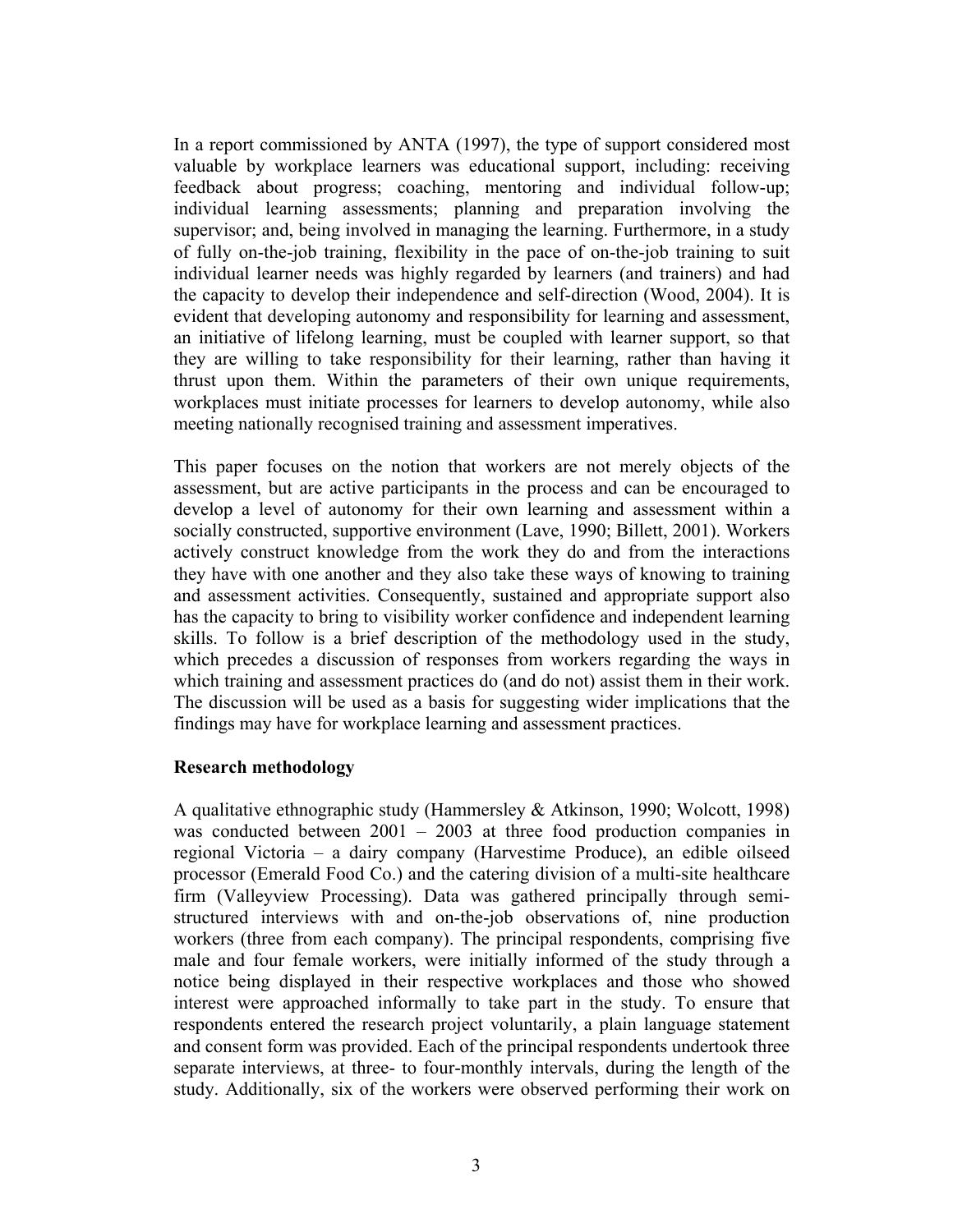one occasion each (for between 3/4 to 11/2 hours) and three workers were observed on two occasions each (for between 1 to 11/2 hours). An assessor from each workplace and four colleagues of workers (secondary respondents) were also interviewed. The nine production workers were all undertaking formal training and assessment in the Certificate in Food Processing, the Certificate in Dairy Processing, or the Certificate in Hospitality (Catering Operations) at Australian Qualifications Framework (AQF) levels 1, 2, or 3. Pseudonyms were used in the study to maintain anonymity for the companies and their employees. Limitations of the study include it having been on a small scale and being conducted by one researcher. Additionally, rostering constraints and company sensitivity surrounding production processes, limited the number of worker observations undertaken. The small-scale and industry-specific nature of the study means that conclusions may not be generalisable. The discussion that follows draws on data from production workers in the study and explores these workers' perceptions of the ways in which learning and training, in general and assessment, in particular, does and does not assist them in their everyday work.

#### **Findings and discussion**

For workers in this study, continuing with formal learning after compulsory training was completed signified a level of self-direction, as they chose (or declined) to participate in such activities. The majority of workers in this study displayed a keen interest in pursuing further learning opportunities, not only to develop skills and understanding for the job, but also for reasons of personal fulfillment and self-improvement. Charlie, an organiser in the processing section at Harvestime Produce, continued with assessment and training:

[p]robably for the challenge and I like satisfying my needs and improving myself is one of my main needs. It makes me feel happy learning new things. I feel happy going home from this place knowing that I have learnt something new (Charlie, production worker, Interview 2).

Charlie's response, which mirrors the attitudes of the majority of workers in the study, indicates that workplace learning and assessment activities are not separate or distinct from learning for personal growth. Charlie not only wanted to develop job-based skills and understanding, he also wanted personal satisfaction, or achievement, from the learning, training and assessment.

Assuming responsibility for aspects of their own assessment also signalled a level of self-direction and learner involvement (Maclaren & Marshall, 1998; Field, 2006) for workers in this study. Having said this, whilst assessment policy emphasises joint involvement of learners and assessors in planning and implementing competency assessment activities, the realities of workplace practices in this study meant that worker involvement was focused on more modest and pragmatic decisions regarding 'get(ting) to organise (assessment) when we want to do it, the time and we get all the equipment ready' (Patricia, milk powder packager, Harvestime Produce: Interview 1); and, taking the initiative to contact the assessor to say 'I'll be free in half an hour's time. I'd like someone to assess me on this' (Jim, drier operator, Harvestime Produce: Interview 1). Additionally, the availability of finding 'time – when I can do them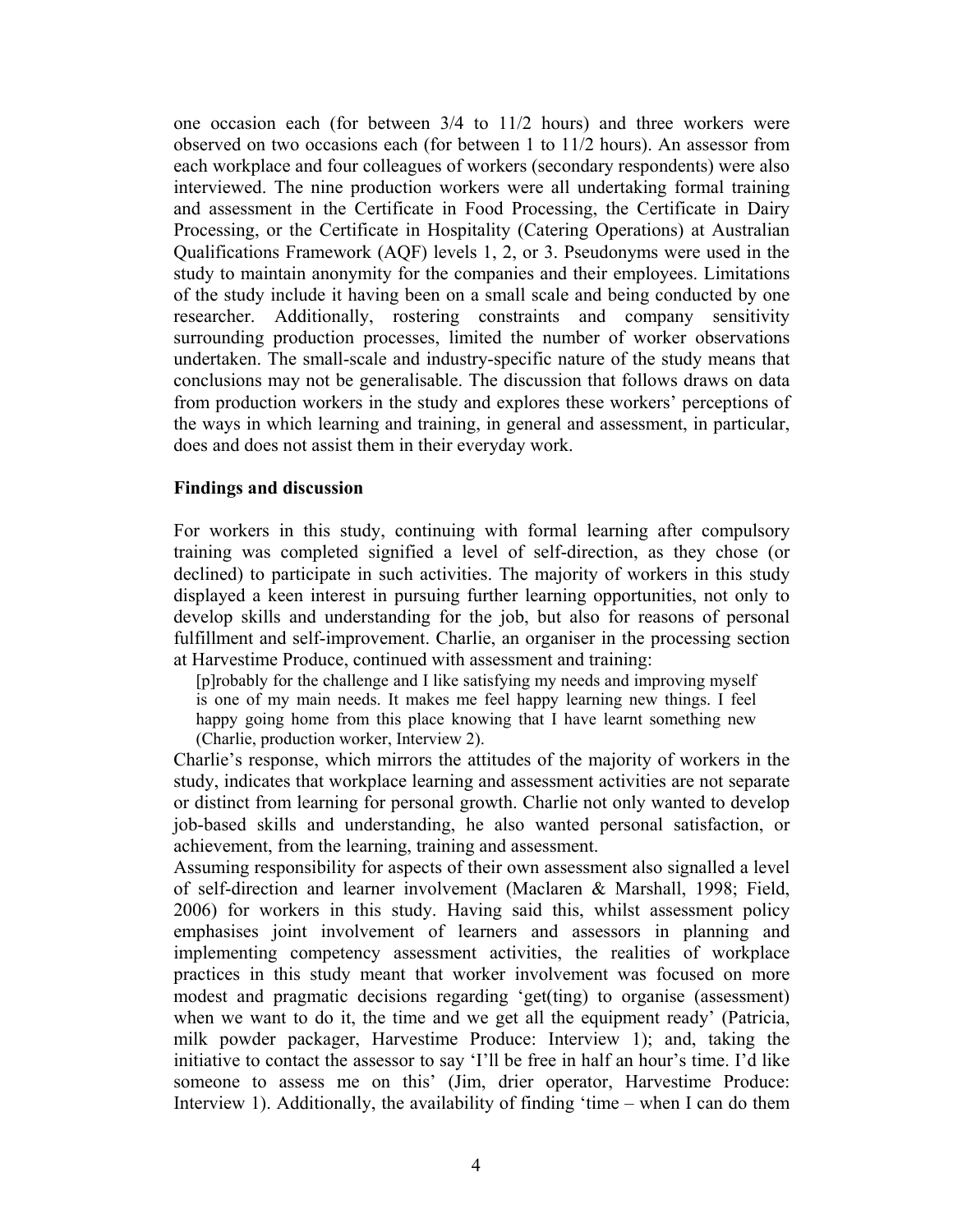(assessments)' (Jim: Interview 1), particularly during working hours, impinged on the level of involvement that workers could take and most written assessment tasks, utilised for self-paced learning, were 'all done outside work hours' (Sally, cook/cleaner, Valleyview Processing: Interview 1). Workplace practices, however minor, that encouraged these workers to take a level of responsibility for their own learning (Maehl, 2000), by having them actively involved in organising aspects of assessment tasks, were not simply a means of disseminating responsibility from the assessor to the worker. Rather, such practices imitated those activities of the workplace for which workers already assumed a level of responsibility and discretion (Billett, 2001). To put it another way, workers in this study were familiar with taking some responsibility in their job, so similar expectations for their own assessment were not foreign to them.

Whilst a diverse range of assessment methods was employed overall at each of the three companies, the most commonly used methods for all nine workers were written assessments and verbal responses. For seven of the workers, on-the-job assessments were utilised (to varying degrees) and some off-the-job assessments also featured. Yet Training Packages (for example, the Food Processing Industry Training Package) emphasise the use of multiple sources of evidence and a variety of assessment methods to determine competence. Having said this, production demands as well as time and cost constraints, tended to shape the choice of available assessment methods in individual workplaces (Dickson & Bloch, 1999). The fieldwork shows that six of the workers had a preference for on-the-job assessments '[b]ecause I'm actually there doing it and not just trying to think of it in my head. I can actually see it happening' (Patricia: production worker, Interview 1). Being observed performing the task also ensured that 'everything is done properly on-the-job. Then, it covers us all. We all know we are doing a particular job properly' (Jane, cook/cleaner, Valleyview Processing: Interview 1). On-the-job assessment practices provided 'real life' assessment experiences for these workers (and their assessors), where the practical application of skills and knowledge was evident to the assessors through observation and questioning and the workers could display their knowing through their actions and verbal responses. Video assessment, undertaken by two of the workers, entailed feedback and discussion on the assessment experience from other learners and the assessor and presented opportunities for self-reflection. Conversely, self-paced training manuals, incorporating written assessment tasks and used by seven of the production workers and portfolio-style photographic evidence provided by three of the workers, were, by their nature, distanced or detached from the worker because the assessor 'hasn't seen exactly what I've done or how I did it' (Elizabeth, cook/cleaner, Valleyview Processing: Interview 1). Similarly, Jane (production worker, Interview 1) was not impressed with her assessor as:

[h]e *should* have been here. That's the understanding we were under, that he would do that but, no, he wants us to take photos for work that we've done and he will look at that (later) and he just goes on our word that we actually do all different sorts of sandwiches and that sort of thing.

So, whilst written and photographic portfolio assessment methods may have been epistemologically sound, they failed to overtly display the active, practical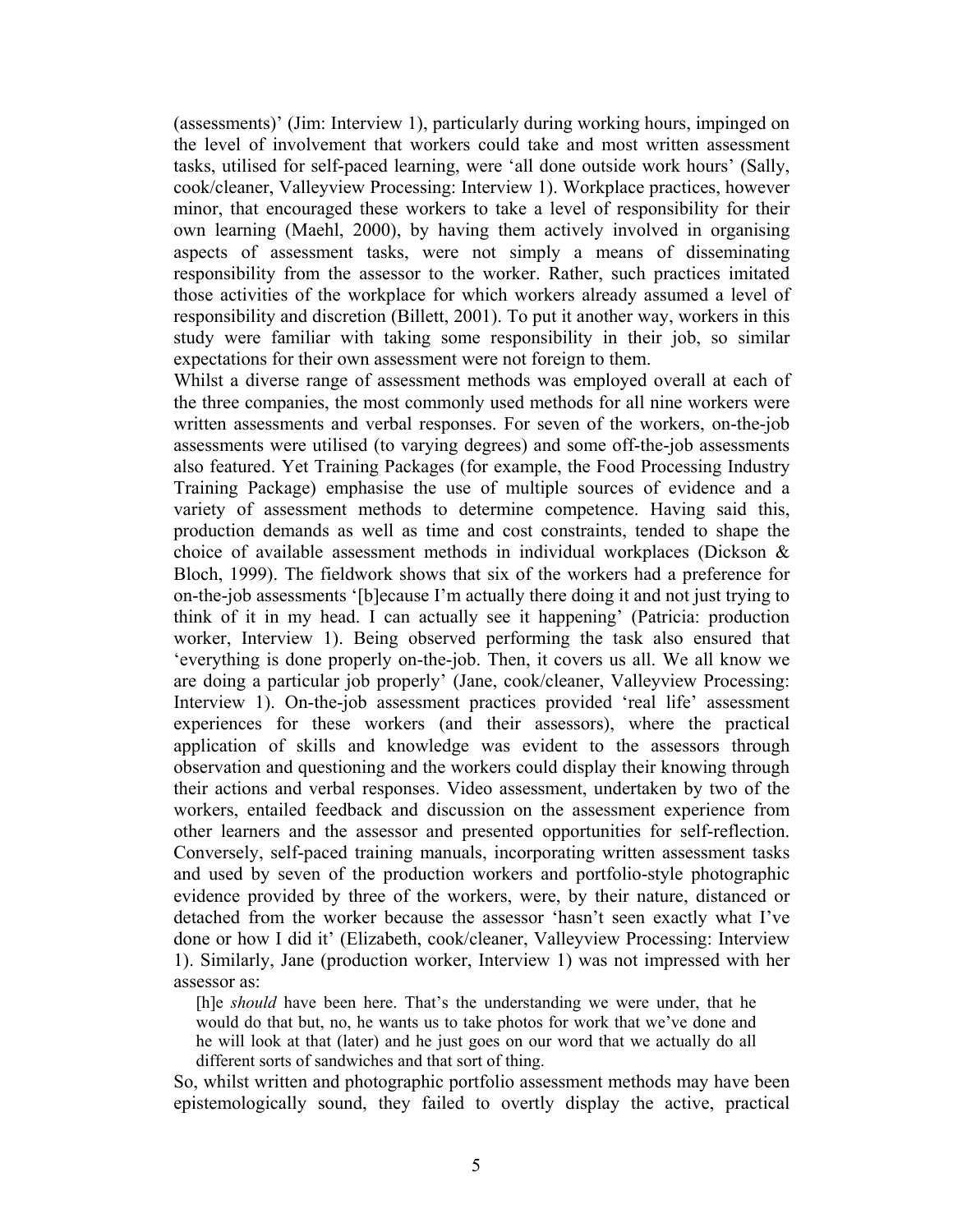dimensions of these workers' skills and understanding. How did the assessor know that the written tasks or the photographs presented for assessment were authentic samples of the assesee's own work, or that the assessee could take that information and competently replicate the skills on-the-job? These questions focus attention on the very real need of the workers in this study to demonstrate their competence in the 'here and now' by performing the task and using verbal interaction with the assessor and also their colleagues. These practical assessment tasks reinforced their ability to perform the work to an industry standard.

This discussion raises another question: how valuable to workers in this study were assessment practices that closely matched the activity of the work and the skills training? When the assessment and training matched one another closely, for example in the practical demonstration of handwashing techniques on-the-job, following training in safe workplace hygiene practices, workers in this study were able to make connections between what they had learnt, how it was assessed and the significance of the skill or task, within competent workplace practices. The assessment reinforced the training, as 'they are training you in the way they are going to assess you as well' (Jim, production worker, Interview 2). For this reason, workers in this study noted a relevance to those assessment activities which connected most directly to the training and also to the job. On the other hand, generic training and its assessment lacked relevance to the requirements of three of the production workers because there was insufficient connection with what was actually practised on-the-job. Likewise, when workers were already 'competent at what we are doing' but were still put through the training (Sally, production worker, Interview 2), the usefulness of the assessment as a means of furthering understanding became diminished. A lack of cohesion between the assessment and the training had ambiguous qualities, as it cast doubt on the usefulness of the skills for these workers, beyond the assessment experience. Accordingly, these workers could be dismissive of learning and assessment that failed to connect directly with the embodied activity of their daily work.

The practical assessment of skills, which related most directly to the realities of the job helped six of the workers in this study to understand their work better, as it 'test(s) you to see if you can do the jobs you are supposed to be doing properly' (Jim, Interview 3). On-the-job assessment tasks, which embodied worker practices, were valued because workers could actively show and explain first hand what they did and what they knew, in the real experience of the work. As Jim emphatically maintained '[y]ou can't actually write down 'Yeah I can drive a forklift'. You generally have to show each part of it, explain what happens and what it does' (production worker, Interview 3). Likewise, a simulation assessment, undertaken by Michael for an electrical S-licence, meant 'there was a switchboard and you had to like turn (connect) the power on, so you could prove you knew what you were doing' (Michael, preventative maintenance worker, Emerald Food Co: Interview 3). Hands-on, performative assessment experiences, when these were available, had the capacity to contribute to general understanding of practices and to enhance the learning of these workers through their embodied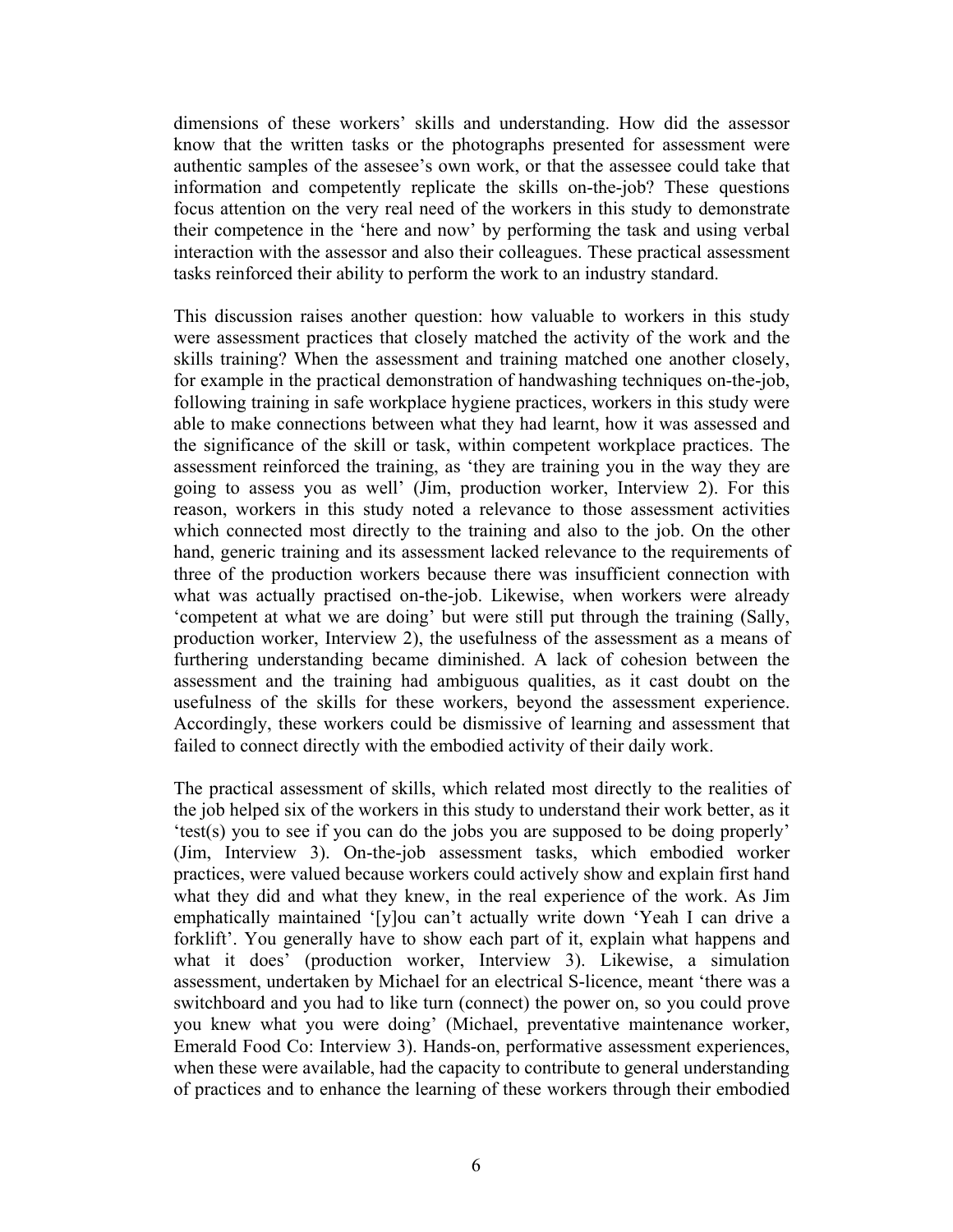practices (Morris & Beckett, 2004). The daily tasks of these production workers incorporated their thoughts and actions and the majority of the workers in this study were able to apply knowledge gained through assessment (and training) when they undertook new tasks. Additionally, workers also learnt the importance of following correct procedures through being assessed and, in these ways, developed greater understanding of their work requirements. Assessment practices also directly influenced the ways in which six of the workers in this study carried out their duties, as they gained background knowledge and understanding about the reasons for work procedures, through being assessed. Rather than carrying out work tasks blindly or routinely, workers developed insights into the reasons for specific practices. As a result, assessment had the capacity to take workers beyond the routine performance of tasks and assisted them to make informed decisions, about whether 'to stop something or keep it running and stuff like that' (Michael, production worker, Interview 3). Additionally, assessment 'has actually explained things for me (and) if there are any problems, you can recognize them (and) can take initiative' (Patricia, production worker, Interview 3); and, '[y]ou are probably more careful (safety conscious) about the way you go about doing things now' (Andrew, cleaner/bobcat driver, Emerald Food Co: Interview 3).

It is evident from the workers' responses that they reflected on the usefulness of assessment and training to them in their everyday work and readily connected the learning with their assessment. Having said this, Sally (production worker, Interview 3) recognised the limitations of training and assessment in assisting her to deal with critical issues:

(The training and assessment) doesn't help me. No. Not what I have (to do) here. (When problems occur) I just take it with life experience, like what you have experienced in life. And how you deal with the situation at home, I basically deal with it here ... I don't think you can (train and assess people) especially in things like emergencies because everyone is different and no matter, you might have had every first aid training that there is, but when it comes to the crunch you just panic and fall to pieces … But, other times you might not have had any training and from what you have witnessed around you, everything might just click into gear and you think 'I remember that happened in one case and we did this or that'.

Like Sally, Charlie (production worker, Interview 3) was able to clearly delineate the usefulness of his informal learning from formal training and assessment experiences:

(I learn by) studying the piece of equipment or something and getting an idea for the way it might run. Like, some things you can look at and it is just obvious that they go a certain way. But, other things are more complicated and you have really got to look at them to see what is happening. Even if you are looking at them (machines) running, with someone else running it, instead of listening to them, or reading an SOP (standard operating procedure), just watch the piece of machinery and look how it runs and try to pick it up from there … through that studying a piece of machinery and looking at how it runs, when a problem arises you can think 'Well, I remember watching how it ran and I noticed that this was happening and that was happening' and you get a better understanding of it...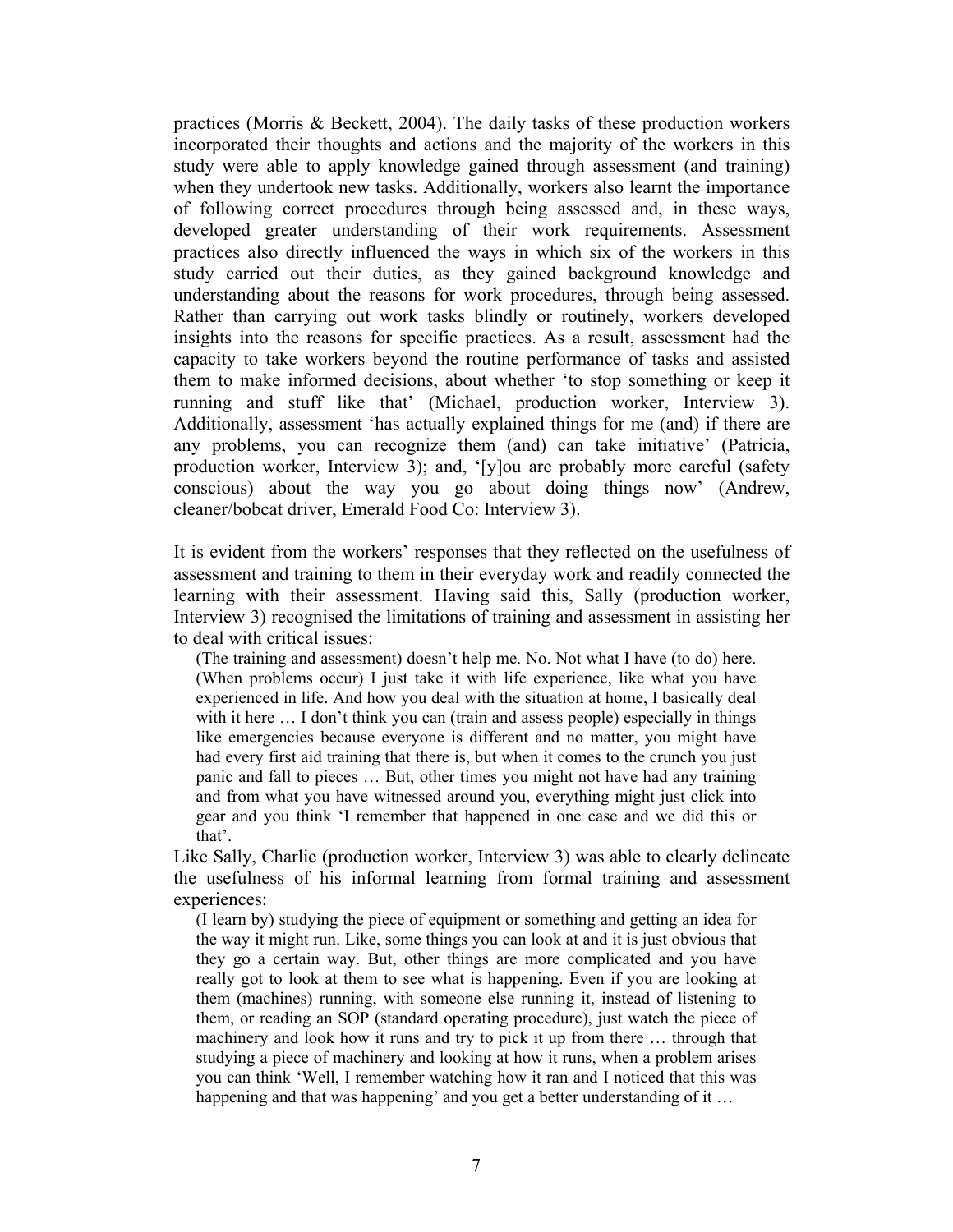Similarly, Patricia (production worker, Interview 3) recognised that she learnt how to deal with problems from repeated observation and practice:

… over time. Well, say like the (can) closer that crashes all the time and the cans get jammed in it, well we used to ring up the fitter to get him to come and get it out. Now we don't. We can do it ourselves. We watched him … It's not really your training and assessment. It's more watching and learning what other people are doing. Hands-on, I reckon!

Jim (production worker, Interview 3) was also fairly blunt in his appraisal of training and assessment in helping him to undertake new or unusual work tasks:

Training and assessment hasn't really helped. No, not really. Well, in the training they are actually saying 'If something happens, like a power flick, or anything like that, you just go to your SOP's for it. Like the major ones, power flick, power failure, that type of thing … (Assessments) haven't helped me to learn to solve problems. No. See, any problems that do come up, you actually fix them before there is any assessments for it. Just something like high moisture or low moisture, bad sediment, that type of thing. You just fix it yourself …

As the preceding examples demonstrate, the workers in this study reflected on their experiences to determine the usefulness (and limitations) of their training and assessment. They were quick to recognise when training and assessment assisted them to understand their work and to perform tasks better on-the-job. Likewise, they readily acknowledged the limitations of specific training and assessment in helping them to solve problems, or to deal with non-routine procedures or unanticipated events. These reflective practices also demonstrated a capacity for the workers in this study to become more self-directed in and to be given a greater level of responsibility for, their own learning.

#### **Conclusions**

#### *Implications for workplace learning and assessment practices*

Drawing on the literature and the participant data leads to the presentation of a number of implications for workplaces generally, in the ways workplaces could approach (and reform) training and assessment practices by encouraging and supporting a level of learner responsibility and self-direction.

These are:

- As workers in this study take some level of responsibility for arranging aspects of their assessment, assessment tools should include these aspects as part of the actual assessment experience;
- Where practicable, workers should be involved with the assessor in choosing the most appropriate assessment method(s) and forms of evidence to suit their needs (ANTA, 1997) and in planning their future training and assessment;
- When available, regular work interactions between production workers and in-house assessors (as colleagues), should form part of the assessment experience, as these informal discussions and observations provide evidence for assessors of what the workers know and can do, or conversely, have not yet mastered;
- Workplaces should formally arrange for experienced workers to mentor novice/less-experienced workers when they are learning about the job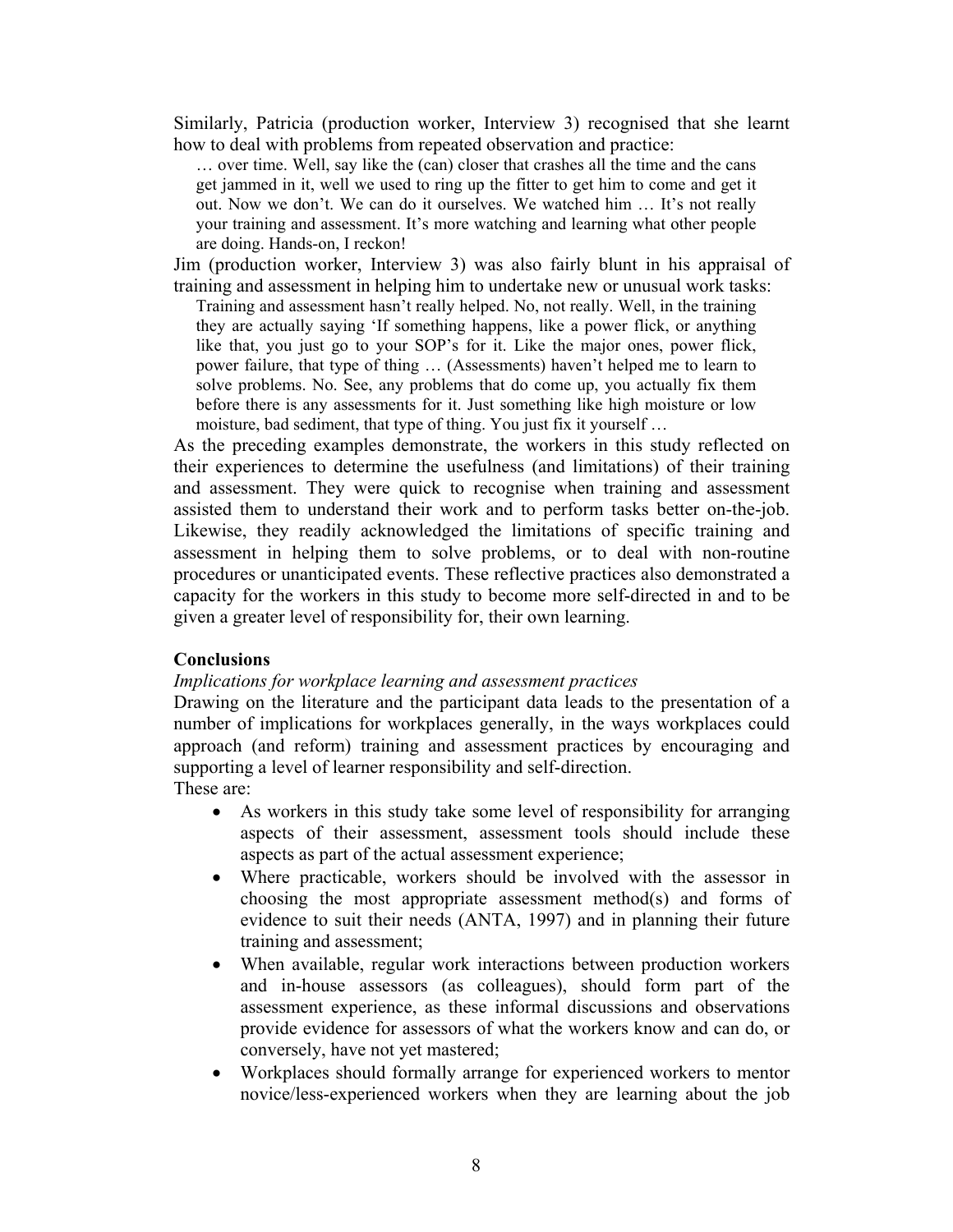(Eraut et al., 1998) and when preparing to undertake assessment. Experienced workers could guide assessees in organizing the assessment, including approaching the assessor and determining the most appropriate assessment method(s) for the assessee, to assist in developing learner self-direction (Mackeracher, 2004);

- At the lower AQF levels, problem-solving as a means of determining competence does not figure greatly in workplace assessment practices (Billett, 2001). Greater emphasis needs to be placed on developing assessment tools which overtly recognise the problem-solving, task management and organisational skills of workers at the lower AQF levels, as workers in this study clearly learn from these experiences; and
- It is not sufficient for workers to take responsibility only at the time of the assessment experience. They should be guided in their learning by trainers/assessors and managers/supervisors to assume 'ownership' for monitoring changes in their work practices, following assessment. Workers must learn the significance of being reflexive in maintaining work standards and not rely on constant monitoring by others.

Having stated the above, it must be acknowledged that when nationally recognised training is being assessed, there are limitations to what is allowable in variation of the assessment.

Production workers in this study were reflective about their own on-the-job learning, training and assessment and were explicit about what they do and do *not* learn from these experiences. The fieldwork demonstrates that these workers readily connected their learning, training and assessment with the practicalities of their job and that taking a level of responsibility for their own learning and assessment was an extension of the responsibility that they already took daily in their work. By drawing on the perceptions of these workers, we may come to understand better how to assess (and train) workers in general, to assist them to become more self-directed in their own learning and assessment. These insights could also contribute to enhancing support for the worker-as-learner and in improving outcomes for the enterprise.

# **References**

ANTA (Australian National Training Authority). (1997). Supporting workplace learners. Brisbane, ANTA.

ANTA. (2003a). Training Package review gets underway. Australian Training, June, 6.

ANTA. (2003b). Shaping our future: Australia's national strategy for vocational education and training 2004-2010. Brisbane, ANTA.

Billett, S. (2001). Learning in the workplace: strategies for effective practice. Crows Nest, NSW, Allen & Unwin.

Billett, S. & Pavlova, M. (2005). Learning through working life: self and individuals' agentic action. International Journal of Lifelong Education, May-June, 24:3, 195-211.